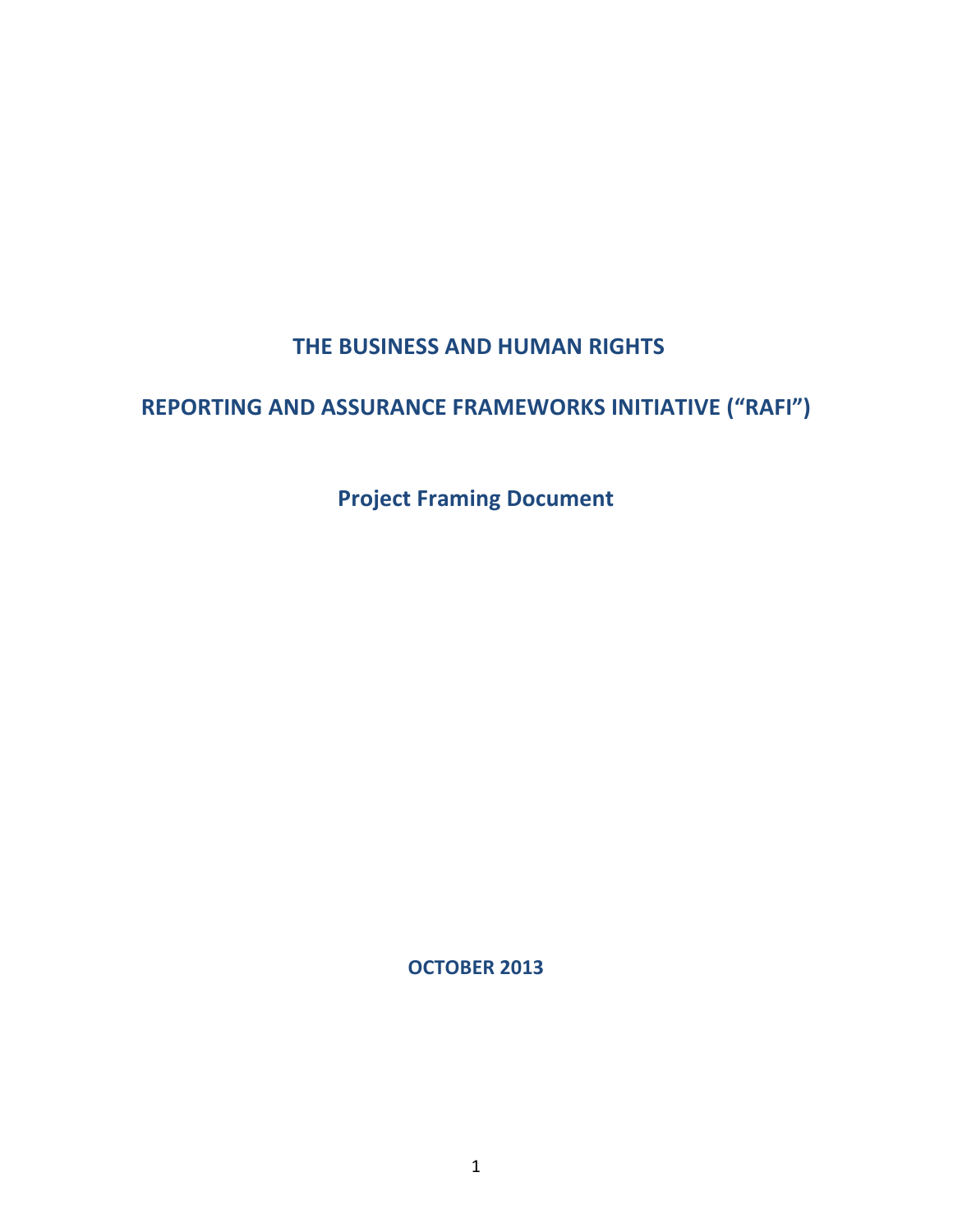### **TABLE OF CONTENTS**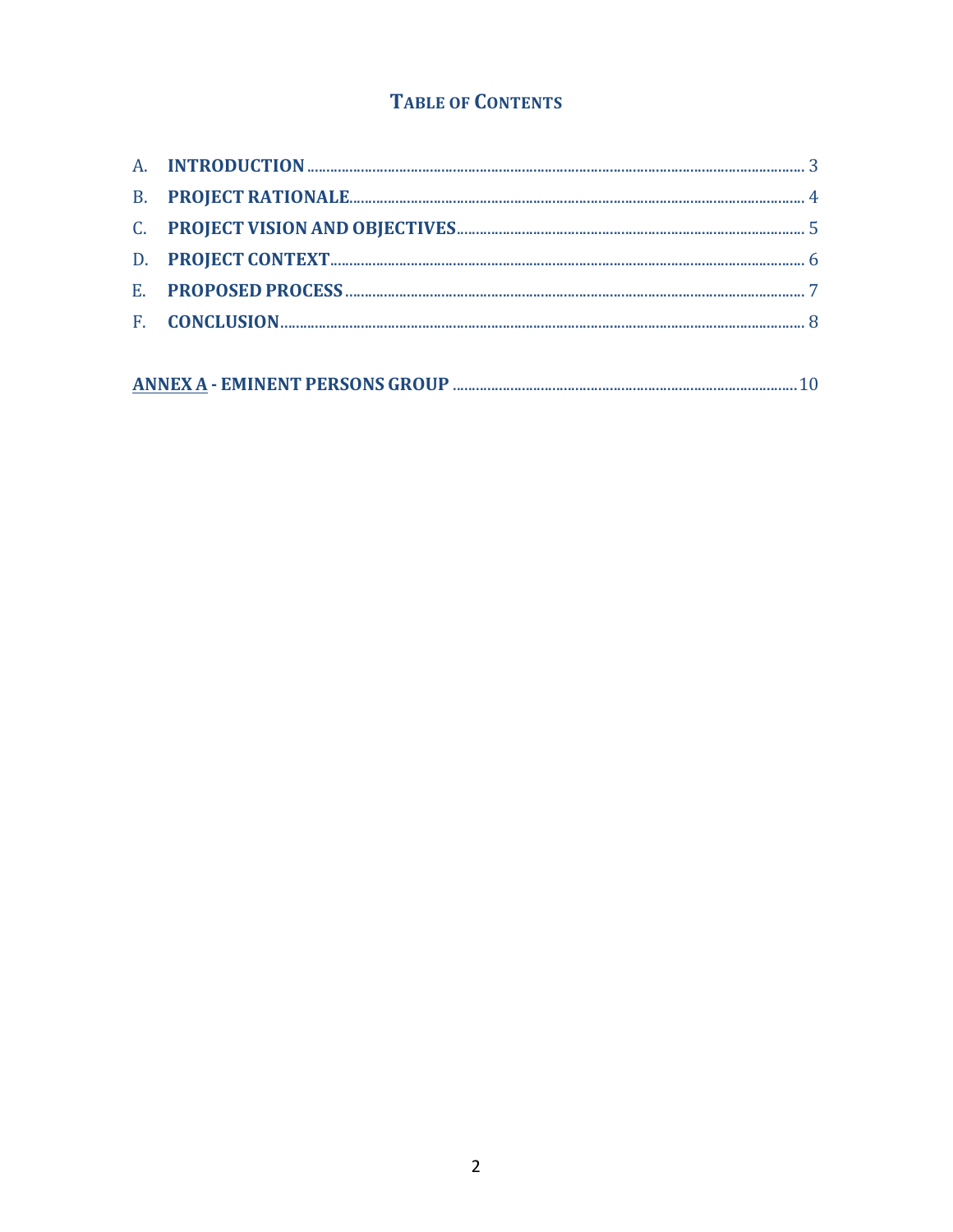## **A. INTRODUCTION**

This document sets out the background and process for a recently-launched project to develop public reporting and assurance frameworks based on the UN Guiding Principles on Business and Human Rights. The project is facilitated by Shift and Mazars in liaison with the Human Rights Resource Centre for ASEAN (the "project team"). It is supported by the UN Working Group on Business and Human Rights. $<sup>1</sup>$ </sup>

In May 2013, the project team issued a discussion paper that recognized a range of challenges the project would have to tackle, with some ideas and questions on how they might be approached.<sup>2</sup> It invited comments from all stakeholders during a two-month period, which was then extended for a further two months in light of the levels of interest.

Over thirty-five sets of comments were submitted in response, from individuals, organisations, and associations that collectively represent many thousands of members. Wherever those who submitted comments agreed to have them shared publicly, they are posted on the website of the Human Rights Resource Centre for ASEAN<sup>3</sup> and the Business and Human Rights Resource Centre.<sup>4</sup> The period for responses to the discussion paper ended on 1 September, and the issues raised  $-$  both publicly and privately  $-$  will provide the foundation for consultations going forward.

The project team is grateful for all the feedback it has received. In August 2013, the project team issued an initial response to comments received to date. That response document summarized the themes emerging from those comments; provided some preliminary responses; and highlighted priority issues for on-going consultation. This response document was updated in October 2013 to reproduce those same points together with additional issues that were raised in the second half of the consultation period.<sup>5</sup>

The project team has taken note of this valuable feedback which has informed plans for the project going forward. As the project now moves towards the start of its substantive phases, this document aims to:

- Recap the rationale for the project;
- Summarize the project's vision and objectives;
- Position the project in the wider context of other initiatives and developments; and
- Describe the processes envisaged for consultation and collaboration.

 

 $^{\rm 1}$  For further information on the UN Working Group's engagement with this project, see http://shiftproject.org/sites/default/files/UN%20Working%20Group%20Support%20for%20RAFI.pd

f. <sup>2</sup> http://business-humanrights.org/media/documents/developing-global-standards-discussion-

paper.pdf.

<sup>3</sup> http://hrrca.org/business-and-human-rights.

<sup>4</sup> http://www.business-humanrights.org/Documents/RAFI.

<sup>5</sup> http://business-humanrights.org/media/documents/summary-of-points-raised-oct-2013.pdf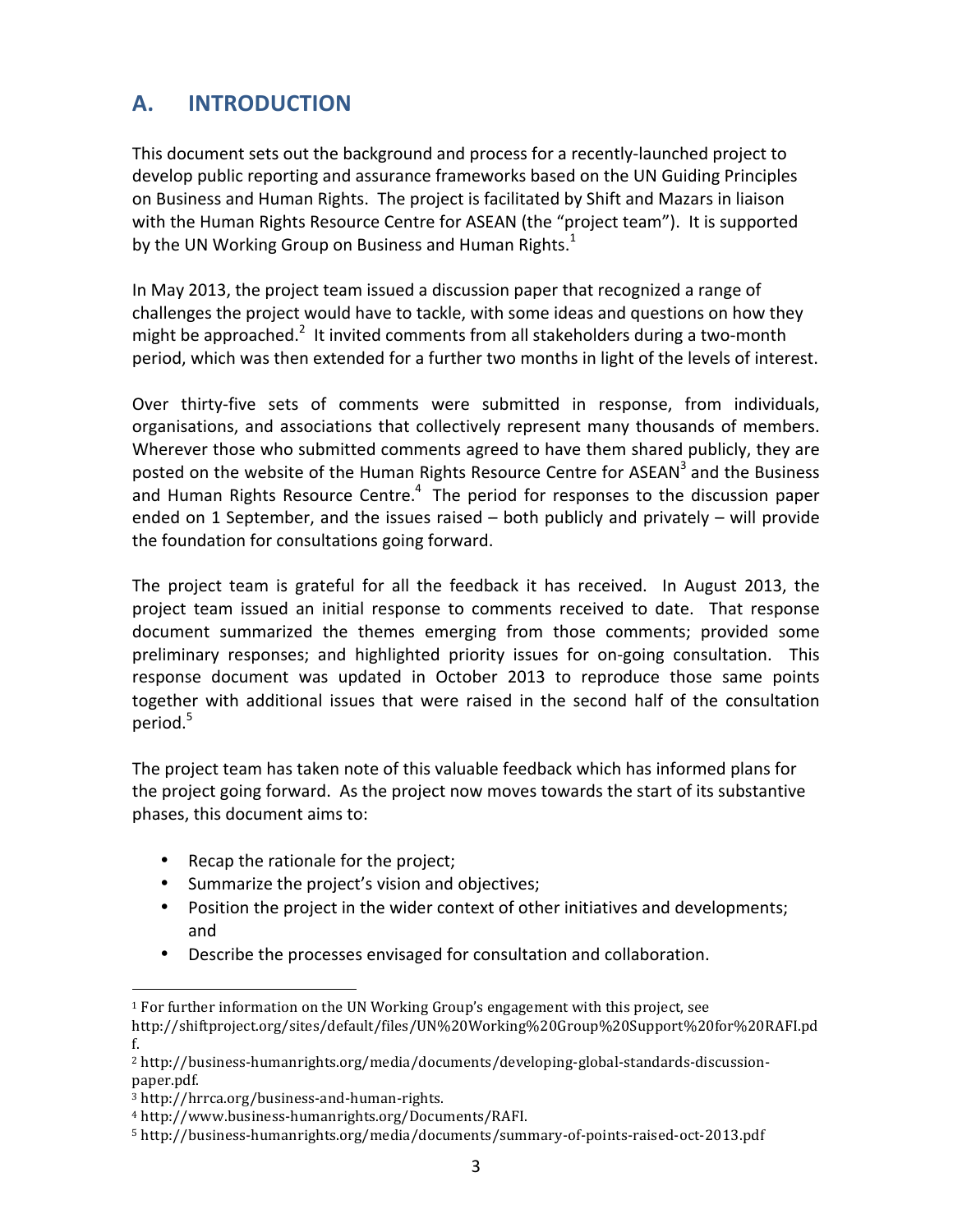#### **B.** PROJECT RATIONALE

The UN Guiding Principles on Business and Human Rights were unanimously endorsed by the UN Human Rights Council in June 2011 and constitute the authoritative global reference point with regard to business and human rights. They address:

- The **state duty to protect** human rights against abuse by third parties, including business, through appropriate policies, legislation, regulations and adjudication;
- The **corporate responsibility to respect** human rights, meaning to act with due diligence to avoid infringing on the rights of others and address adverse impacts with which they are involved; and
- The need for greater **access by victims to effective remedy**, both judicial and nonjudicial.

One of the major and widely-recognised contributions of the UN Guiding Principles has been to provide clarity and predictability with regard to companies' baseline responsibilities for human rights. They have driven convergence across the international arena, and today are mirrored in the OECD's Guidelines for Multinational Enterprises; reflected in the ISO 26000 standard on social responsibility and the IFC's Performance Standards; and underpin the European Commission's 2011 Corporate Social Responsibility ("CSR") Communication. This convergence has in turn facilitated their widespread and growing uptake by governments, companies and other organisations around the world over the two years since their endorsement by the UN.

Today, there are a growing number of regulatory and other requirements for companies to report on their human rights performance. Many of these cite the UN Guiding Principles as a key reference point for reporting. At the same time, more and more investors and other stakeholders are seeking transparency from companies on how they are implementing the UN Guiding Principles. Shift's update to the Corporate Law Project initiated under John Ruggie's mandate as Special Representative of the Secretary-General for Business and Human Rights sets out a range of the regulatory, stock exchange and investor initiatives that underpin this dynamic. Moreover, companies are increasingly taking their own initiative to explore how they can better report against the Guiding Principles. UN Guiding Principle 21 itself provides that at least those companies whose operations or operating contexts pose risks of severe human rights impacts should report formally on how they address them.

While the accelerating trend in requirements and requests for reporting on human rights is clear, the beginnings of a similar dynamic can be seen with regard to auditing or assurance. In the first instance, the internal audit functions in companies that have recognised their responsibility to respect human rights through a policy commitment are turning their attention to how these commitments are embedded. Many are looking for tools to assess their own internal human rights risk management processes. Some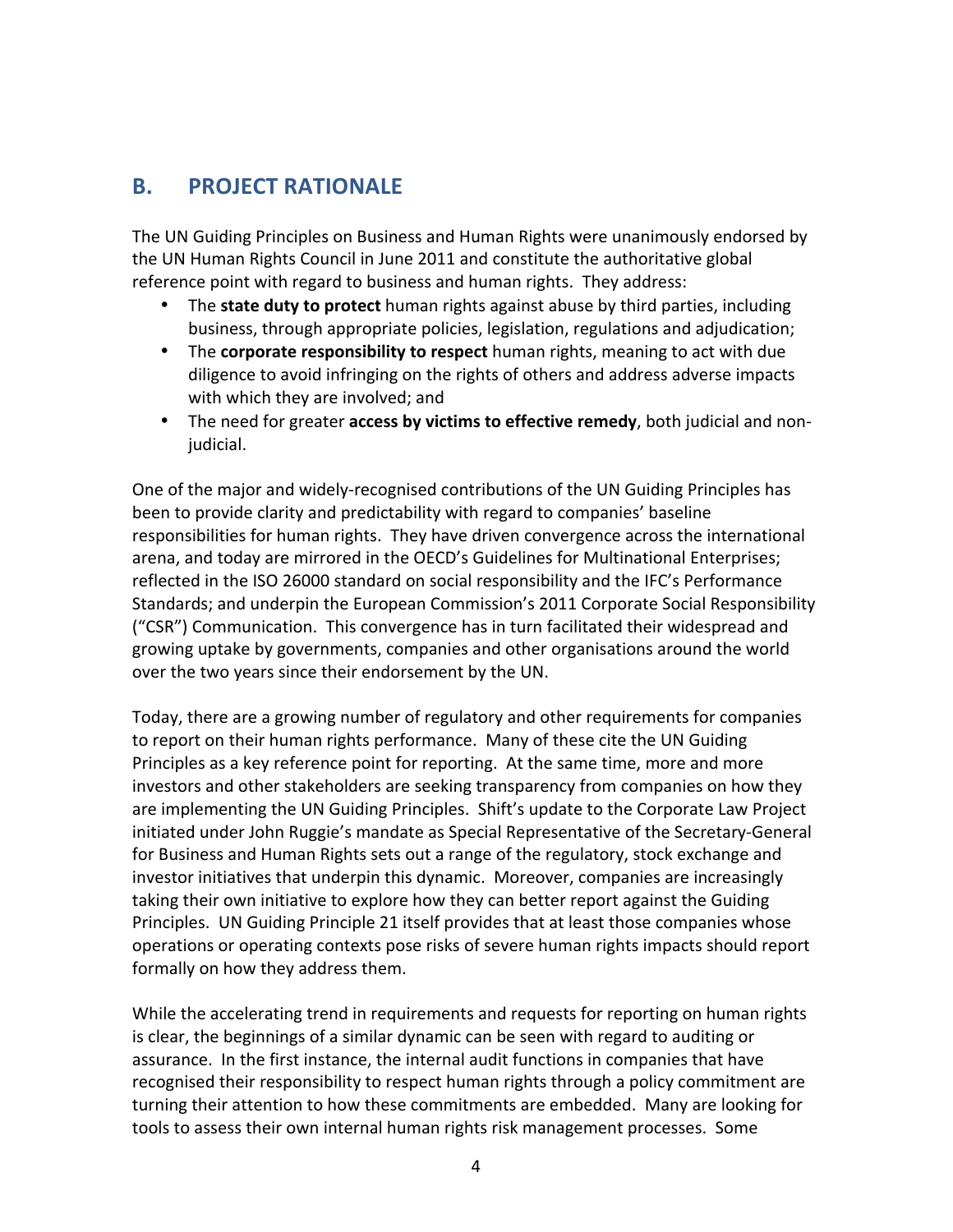companies are now also starting to look for external assurance of their human rights reporting, often in conjunction with other areas of their sustainability performance.

As these dynamics develop, the inevitable question arises as to what good reporting on company alignment with the UN Guiding Principles - and good assurance of such reports should involve. Some existing reporting standards offer a number of human rights-related indicators – notably the Global Reporting Initiative's new G4 framework. So do various social audit protocols and sustainability assurance standards. And some industry or issuespecific initiatives have developed more detailed indicators in those focal areas. However, none of these initiatives, alone or in combination, cover the breadth of a company's responsibility to respect human rights as set out in the UN Guiding Principles.

This creates a risk to the clarity, predictability and global convergence that the UN Guiding Principles have fostered regarding companies' baseline responsibility for human rights. Without a widely-accepted framework for reporting company implementation of the Guiding Principles, and a parallel framework for assuring such reports, we can expect to see a proliferation of interpretations in practice. Reports and audits will become highly divergent in their reflection of the Guiding Principles. This will undermine the ability of the Guiding Principles to continue to drive improvements in practice, which in turn will be to the detriment of human rights, society and business. It is this gap that this project seeks to address.

### **C. PROJECT VISION AND OBJECTIVES**

This project aims to address the gap described above by developing a twin set of public frameworks for reporting and assurance in this field. It will develop such frameworks through an open, consultative and collaborative process with the full range of interested stakeholder groups over a period of two to three years. The objective is that these frameworks should become widely-accepted reference points for reporting and assurance with regard to human rights. As such, they should be of use to companies, auditors and assurance providers, shareholders and other stakeholders.

This project has its genesis within the Association of Southeast Asian Nations (ASEAN) region, and expertise and experience from that region will be a significant driver in the project's development. In parallel, global consultations are critical for ensuring that the frameworks developed are universally relevant and viable. Section E sets out further details on the types of consultation envisaged during the project's process. In addition, it is intended that the emerging frameworks be piloted by companies, in ASEAN as well as other regions, in the later stages of the project's development.

The proposed frameworks will be public, meaning that they will be non-proprietary and publicly available to all companies and assurance providers to use in their work. They are intended to be global in that they should be relevant to, and viable for, companies and auditors/assurance providers in any region.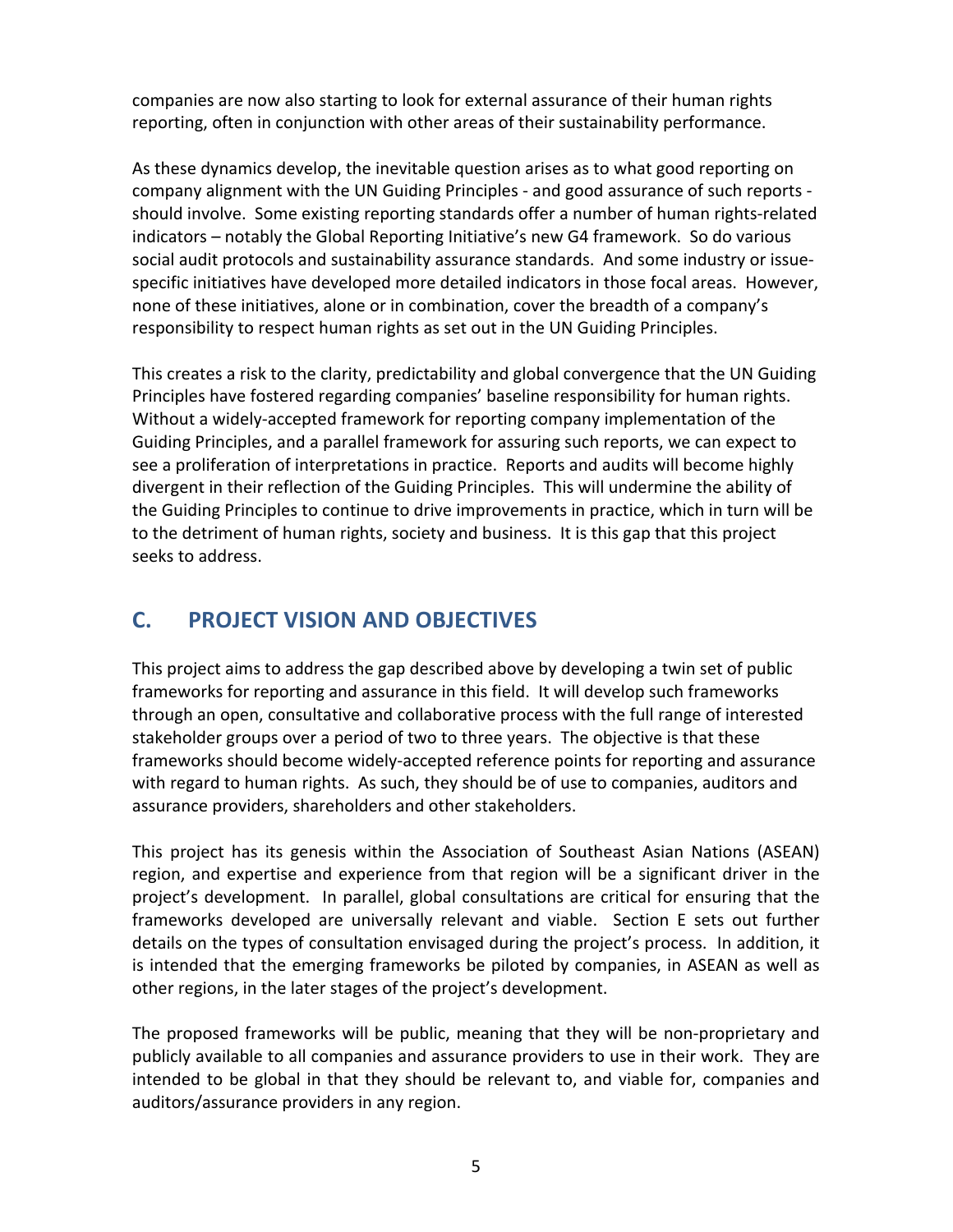Once the frameworks are completed, it is envisaged that they will be owned and overseen by one or more independent global standards bodies – whether existing bodies or new bodies established for this purpose. Such bodies would have responsibility for providing appropriate governance and determining any future evolution in the frameworks to reflect learning from their application. Options for future governance of the frameworks will be included in the project's consultation processes.

It is envisaged that the frameworks that result from this project may be used in a variety of ways. For instance:

- Companies may use the reporting framework to issue periodic human rights reports, while others may use it to formalize their reporting on human rights in annual or sustainability disclosure;
- Companies' internal auditors may use the assurance framework to guide their work as they audit how the company meets its commitment to respect human rights, and, of course, some companies may seek external assurance;
- External assurance providers may use the frameworks to guide their work when assuring companies' reporting on human rights and the UN Guiding Principles;
- Investors, civil society organizations and other stakeholders may use the frameworks to review companies' human rights reporting and gain greater clarity on how companies anticipate and react to human rights challenges.

The various ways in which the frameworks can or should be used will form part of the consultation process.

It is important to note that this project does not propose to  $-$  and has no capacity or mandate to  $-$  produce binding standards. It will be up to companies and other organizations to decide whether the frameworks developed are sufficiently useful to be integrated into their own work.

### **D.** PROJECT CONTEXT

Many individuals providing feedback in discussions about this project have highlighted the variety of existing initiatives in the field – particularly with regard to sustainability reporting. In addition, a number of individuals from companies have emphasized that while on the one hand they see the project's potential to add real value, on the other hand they cannot work with parallel reporting systems. Others have also underscored the movement towards integrated reporting and asked how this project would be part of that.

The project team is committed to ensuring that the project adds value to existing processes and initiatives. We are very pleased to be collaborating with the Global Reporting Initiative, who are represented on our Eminent Persons Group. This will help ensure that the results of this project build upon and dovetail with the G4 standard as it relates to human rights. We are also delighted to have the CEO of the International Integrated Reporting Council on the Eminent Persons Group. We will be liaising closely with that initiative to understand how we can ensure synergies. We are also in contact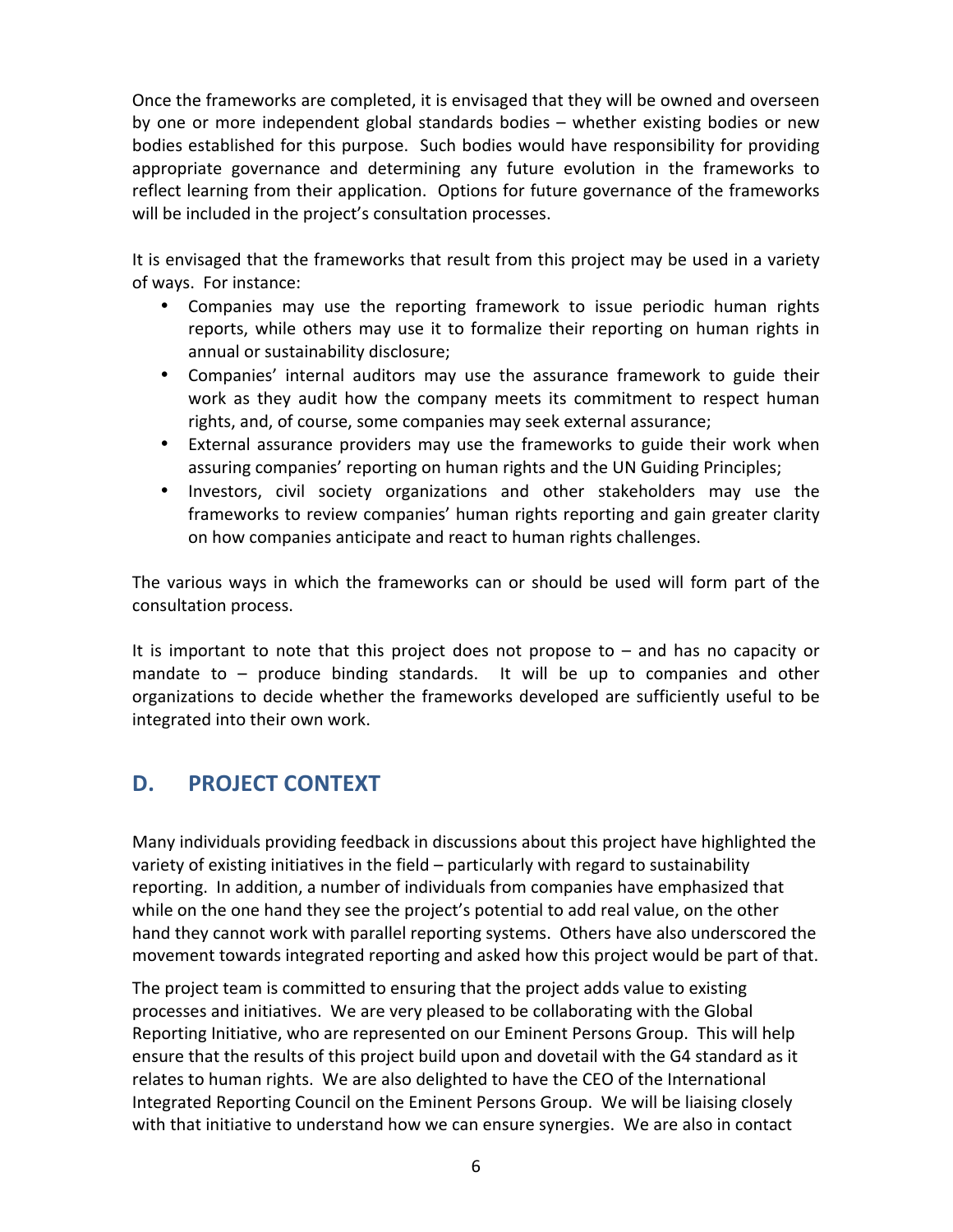with the Sustainability Accounting Standards Board in the U.S., whose Advisory Council includes both a member of our Eminent Persons Group and a member of the Shift team. Our aim will be to ensure complementarity with existing initiatives wherever possible.

Other feedback from stakeholders has emphasized the work done through a variety of sector- or issue-specific initiatives with regard to human rights reporting and assurance. Those mentioned include the Global Network Initiative, the Voluntary Principles on Security and Human Rights, the OECD's Due Diligence Guidance for Responsible Supply Chains of Minerals from Conflict-Affected and High-Risk Areas, the International Council of Mining and Metals and the Global Social Compliance Programme. It is not the intention of the project to supersede these initiatives. Moreover, it is envisaged that this framework project on reporting will provide clarity and consistency for alignment with the Guiding Principles across all industries.

The project team wishes to learn from these and other organisations with experience in developing and implementing standards, benchmarks, indicators, frameworks or processes that could be relevant to this project. Stakeholder consultations will provide an opportunity to discuss these and other initiatives, from whose learning this project can benefit.

#### **E. PROPOSED PROCESS**

#### **Project Team**

The project team consists of Shift, Mazars and the Human Rights Resource Centre for ASEAN. The project team will conduct research, liaise with all interested stakeholders, facilitate consultations, produce public reports from those consultations  $-$  including key issues and emerging ideas or proposals  $-$  and help advance the process of drafting the proposed frameworks.

#### **Eminent Persons Group**

The project will be overseen and steered by an Eminent Persons Group ("EPG"), which is in the final stages of being constituted. This body will consist of senior executives and leaders from a broad range of stakeholder backgrounds, globally and in ASEAN. It will provide strategic oversight of the project's process and substance and advice on its overall direction. The group will meet every six months and be engaged by email and phone between meetings. 

The EPG is chaired by Marzuki Darusman, Executive Director of the Human Rights Resource Centre for ASEAN, UN Special Rapporteur on human rights in North Korea and former Attorney-General of Indonesia. The EPG currently comprises 16 members, including Professor John Ruggie, author of the UN Guiding Principles on Business and Human rights and Shift's Chair. A copy of the list of current EPG members is attached to this document as Annex A and will be updated as the group expands to take on additional representation.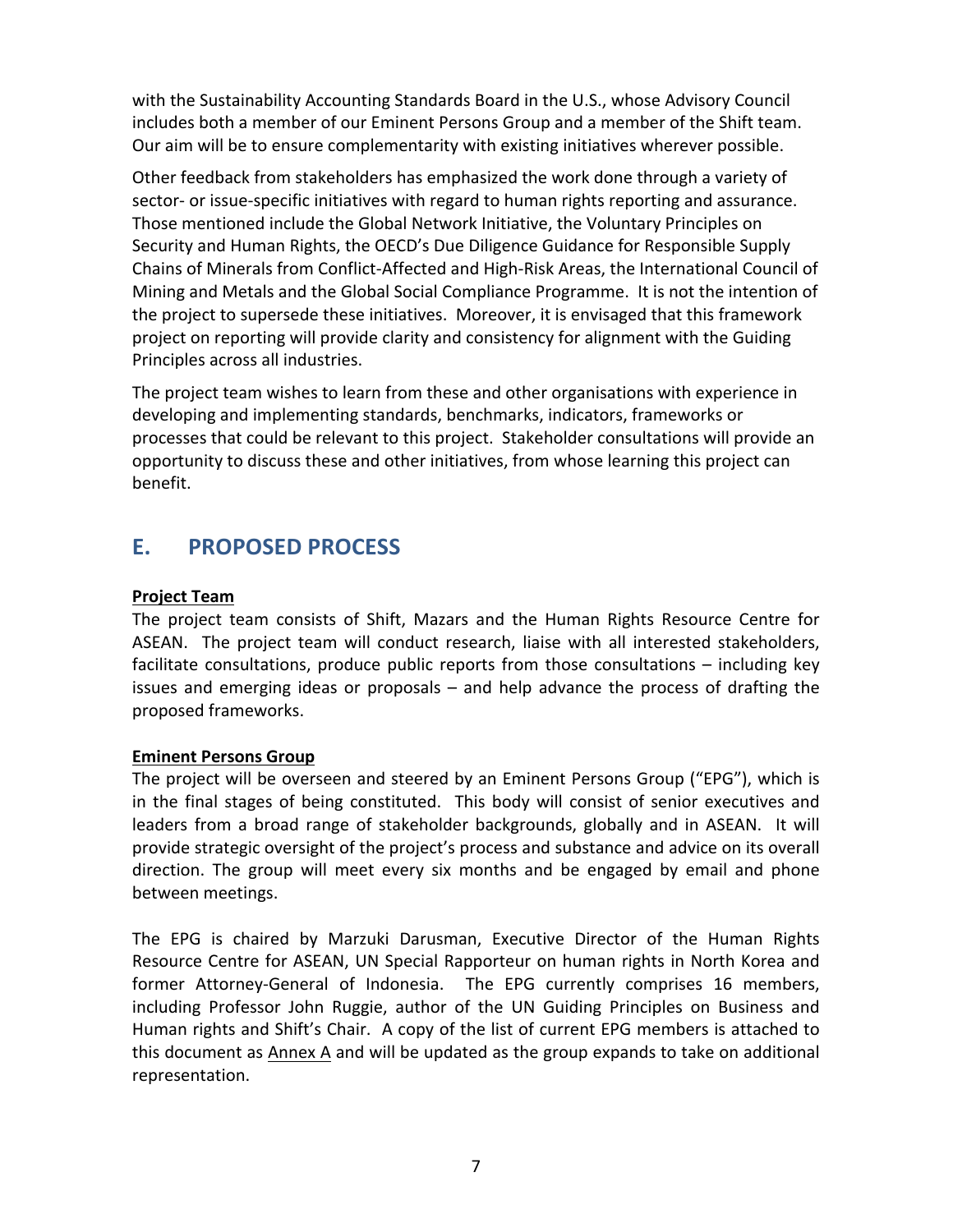The project team has welcomed the active engagement of many stakeholder groups and commentators in this project's early stages and is committed to wide, deep, and collaborative consultation with stakeholders from all relevant backgrounds to shape the project going forward. Current plans for consultation and engagement include:

1. Stakeholder group webinars: Webinars with the members of specific stakeholder organisations who wish to engage with the project collectively to discuss particular issues and developments.

**2. Bilateral engagement:** Bilateral calls and emails with key organisations and other interested parties with expert insights to offer.

**3. Multi-stakeholder expert meetings:** Small, expert, multi-stakeholder groups that will meet periodically in person for in-depth discussions on the frameworks and challenging issues. These groups would include representatives from business (both CSR and internal audit departments), audit firms and assurance providers, investors, government, trade unions, civil society organizations, academia, reporting initiatives, standards bodies and the legal profession. We envisage three such groups, meeting periodically in Europe, North America and the ASEAN region.

**4. ASEAN in-person consultations:** Continuing consultations, at least every 6 months, with government, business and civil society, as well as audit and reporting experts, in countries of the ASEAN region.

**5. Other regional consultations:** Periodic consultations in other regions, when opportunities arise, in order to further raise awareness of the project and seek general feedback on its development. For instance, an initial consultation on the project was held in Medellín, Colombia on 30 August 2013, during the UN Working Group's regional consultation on business and human rights in Latin American and the Caribbean.

**6. On-line engagement:** Updating all interested observers on the project's developments, including the outcomes of key meetings or consultations, and seeking their feedback online. This will be done primarily through the Human Rights Resource Centre for ASEAN<sup>6</sup> and the Business and Human Rights Resource Centre<sup>7</sup> websites.

# **F. CONCLUSION**

As requirements and requests for company reporting on their human rights performance increase, there is an opportunity to preserve the clarity, predictability and global convergence that the UN Guiding Principles have brought to this arena. To do so requires the development of widely-accepted frameworks for reporting and assurance that both address the full breadth of the corporate responsibility to respect human rights and dovetail with existing reporting initiatives. Such frameworks must be meaningful for stakeholders and viable for companies and assurance providers if they are to gain support.

 

<sup>6</sup> http://hrrca.org/business-and-human-rights.

<sup>7</sup> http://www.business-humanrights.org/Documents/RAFI.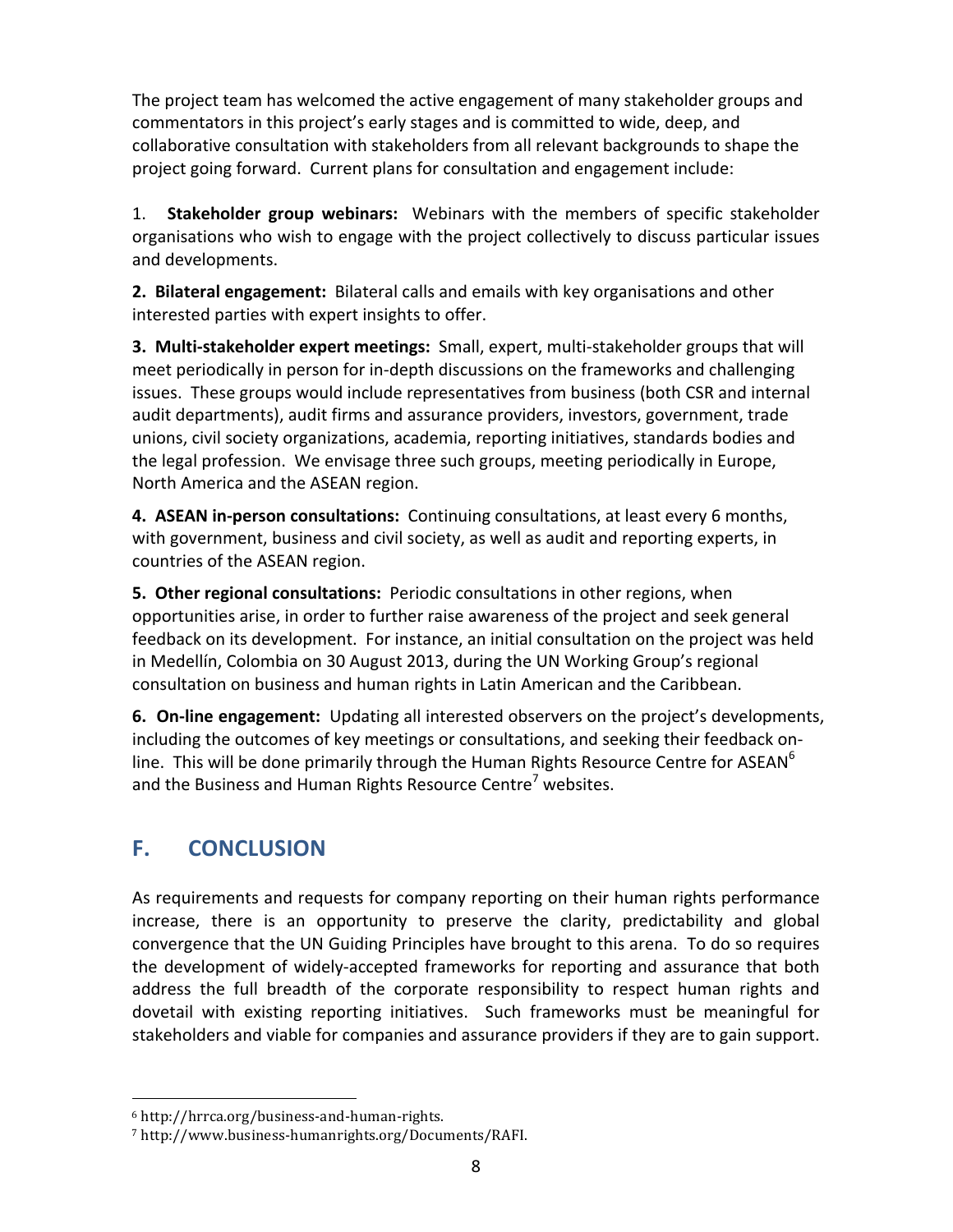Achieving this goal will require deep and broad consultations with all relevant stakeholder groups. 

The project team is extremely grateful to all stakeholders who have taken the time to provide comments, feedback and information on human rights reporting and assurance; and looks forward to engaging further with a wide range of individuals and organizations. Please feel free to contact Anna Triponel at Shift (anna.triponel@shiftproject.org) or Bahtiar Manurung at Mazars (bahtiar@mazars.co.id) with further comments and suggestions for consultation and engagement on this project moving forward.